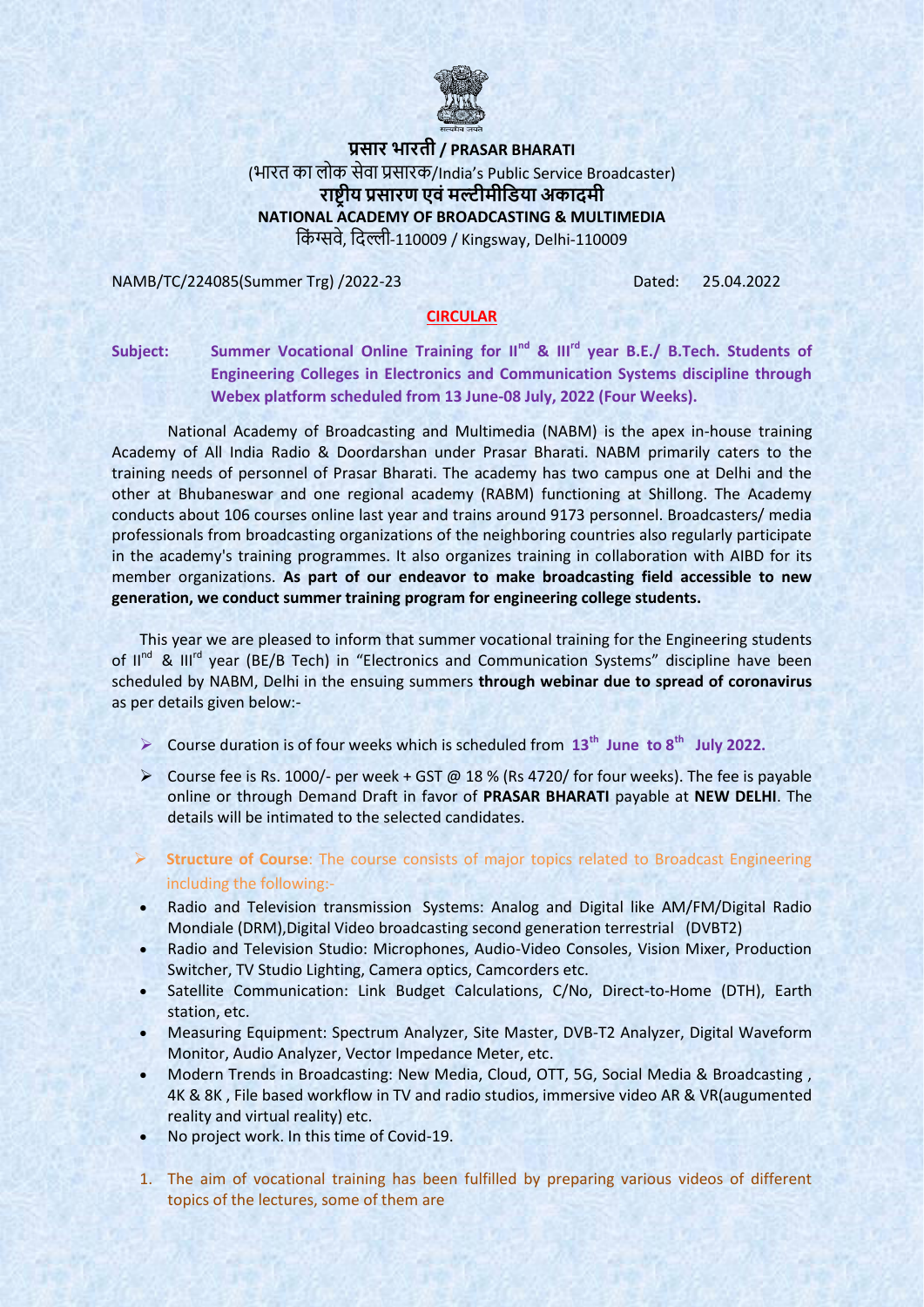- Measurement using spectrum analyzer, site master.
- Visit to DDK and AIR set ups through video.
- Visit to High Power Transmitter TV and Radio through video
- DTH dish tuning,
- TV Studio lighting.
- Ac Maintenance.
- 2. After the completion of the training the participant can be allowed to visit nearest AIR/DDK station of their city. (Those who have submitted attached attested copies of their I CARDS).
- 3. After attending this online summer training, participants will be able to understand the functioning of various Radio and TV equipments and its setup through online classes supported by video as much as possible a mentioned below:-
- **Understand the functioning of TV camera**: most television studio cameras stand on the floor, usually with pneumatic or hydraulic mechanisms called pedestals to adjust the height and position in the studio. The cameras in a multiple-camera setup are controlled by a device known as a camera control unit (CCU), to which they are connected via a Triax, Fibre optic or the almost obsolete multicore cable. The CCU, along with Genlock and other equipment, is installed in the central apparatus room (CAR) of the television studio. A remote control panel in the production control room (PCR) for each camera is then used by the vision engineer(s) to balance the pictures after the training, participants will be able to understand the functioning of TV camera and its setup.
- **Understand the functioning of TV Studio**:-A typical TV studio has the following installations after the training they will be able to understand the functioning and application of various TV studio equipment like…
	- i. Professional video camera (sometimes one, usually several), typically mounted on pedestals.
	- ii. Microphones
	- iii. Stage lighting rigs and the associated Lighting control console, although it is often located in the production control room (PCR)
	- iv. Several video monitors for visual feedback from the PCR
	- v. A small public address system for communication
	- vi. A glass window between the PCR and studio floor for direct visual contact is often desired, but not always possible
	- vii. A teleprompter operator, especially if this is a live television news broadcast
	- viii. Character generator (CG)
	- ix. Camera control units (CCU)
	- x. Digital video effects (DVE) or Virtual TV studio
	- xi. Video routers
	- xii. Vision mixer (video switcher)
	- xiii. Lighting
	- xiv. VTRs
- **Understand the functioning of Radio Studio**: there are various equipment like audio console, mikes, computer based recording system, radio studio automation software, phone in console etc in Radio Studio setup after the training they will be able to understand the functioning and application of various aspect of Radio Studio setup
- **Understand the functioning of TV Transmitter (DTT, DVB-T2):** A television transmitter is a transmitter that is used for terrestrial (over-the-air) television broadcasting. It is an electronic device that radiates radio waves that carry a video signal representing moving images, along with a synchronized audio channel, which is received by television receivers ('televisions' or 'TVs') belonging to a public audience, which display the image on a screen, after the training they will be able to understand the functioning of various component of TV Transmitter (DTT, DVB-T2).